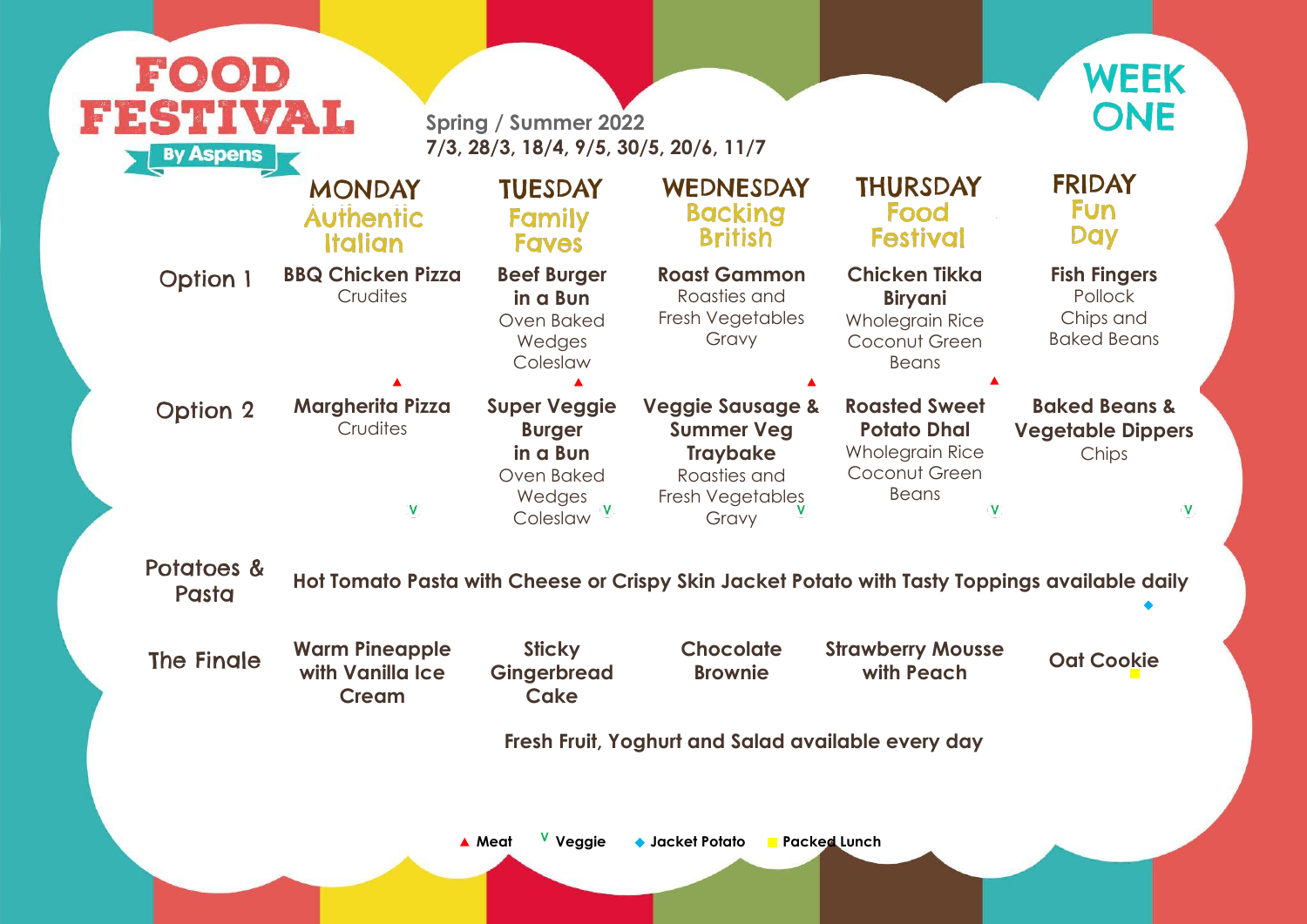#### **FRIDAY** Fun Day **Baked Breaded Fish** Chips and Mushy Peas

|                                                    | EESTINGS<br>TWO<br><b>Spring / Summer 2022</b><br>21/2, 14/3, 4/4, 25/4, 16/5, 6/6, 27/6, 18/7<br><b>By Aspens</b>  |                                                                                  |                                                                                                             |                                                                                     |                                                                                                              |  |  |  |
|----------------------------------------------------|---------------------------------------------------------------------------------------------------------------------|----------------------------------------------------------------------------------|-------------------------------------------------------------------------------------------------------------|-------------------------------------------------------------------------------------|--------------------------------------------------------------------------------------------------------------|--|--|--|
|                                                    | <b>MONDAY</b><br><b>Authentic</b><br><b>Italian</b>                                                                 | <b>TUESDAY</b><br>Family<br><b>Faves</b>                                         | WEDNESDAY<br><b>Backing</b><br><b>British</b>                                                               | <b>THURSDAY</b><br>Food<br><b>Festival</b>                                          | <b>FRIDAY</b><br><b>Fun</b><br><b>Day</b>                                                                    |  |  |  |
| <b>Option 1</b>                                    | <b>Creamy Chicken</b><br><b>Pasta Bake</b><br><b>Whole Grain Penne</b><br><b>Garlic Slice</b><br><b>Green Salad</b> | <b>BBQ Pulled Pork &amp;</b><br><b>Mash</b><br>Carrots                           | <b>Roast Chicken &amp;</b><br>Stuffing<br>Roasties and<br>Fresh Vegetables<br>Gravy                         | <b>Beef Lasagne</b><br>Potato Wedges<br><b>Rainbow Slaw</b>                         | <b>Baked Breaded</b><br><b>Fish</b><br>Chips and<br><b>Mushy Peas</b>                                        |  |  |  |
|                                                    |                                                                                                                     |                                                                                  |                                                                                                             |                                                                                     |                                                                                                              |  |  |  |
| <b>Option 2</b>                                    | <b>Veggie Bolognese</b><br><b>Whole Grain Penne</b><br><b>Garlic Slice</b><br><b>Green Salad</b>                    | <b>Baked Bean &amp;</b><br><b>Veggie Sausage</b><br><b>Cowboy Pie</b><br>Carrots | <b>Cheese &amp; Spring</b><br><b>Onion Pastry Slice</b><br>Roasties and<br><b>Fresh Vegetables</b><br>Gravy | <b>Veggie Nachos &amp;</b><br><b>Cheese</b><br>Potato Wedges<br><b>Rainbow Slaw</b> | <b>Carrot &amp; Potato</b><br><b>Cakes Homemade</b><br><b>Tomato sauce</b><br>Chips and<br><b>Mushy Peas</b> |  |  |  |
| Potatoes &<br>Pasta                                |                                                                                                                     |                                                                                  | Hot Tomato Pasta with Cheese or Crispy Skin Jacket Potato with Tasty Toppings available daily               |                                                                                     |                                                                                                              |  |  |  |
| <b>The Finale</b>                                  | <b>Peach Puff Pastry Rice Krispie Cakes</b><br><b>Slice &amp; Custard</b>                                           |                                                                                  | <b>Chocolate &amp;</b><br><b>Marshmallow</b><br>Cake                                                        | <b>Apple Pie &amp;</b><br><b>Custard</b>                                            | <b>Fruity Flapjack</b><br>$\mathcal{L}_{\mathrm{max}}$                                                       |  |  |  |
| Fresh Fruit, Yoghurt and Salad available every day |                                                                                                                     |                                                                                  |                                                                                                             |                                                                                     |                                                                                                              |  |  |  |



### Pasta **Hot Tomato Pasta with Cheese or Crispy Skin Jacket Potato with Tasty Toppings available daily**

## **Fruity Flapjack**